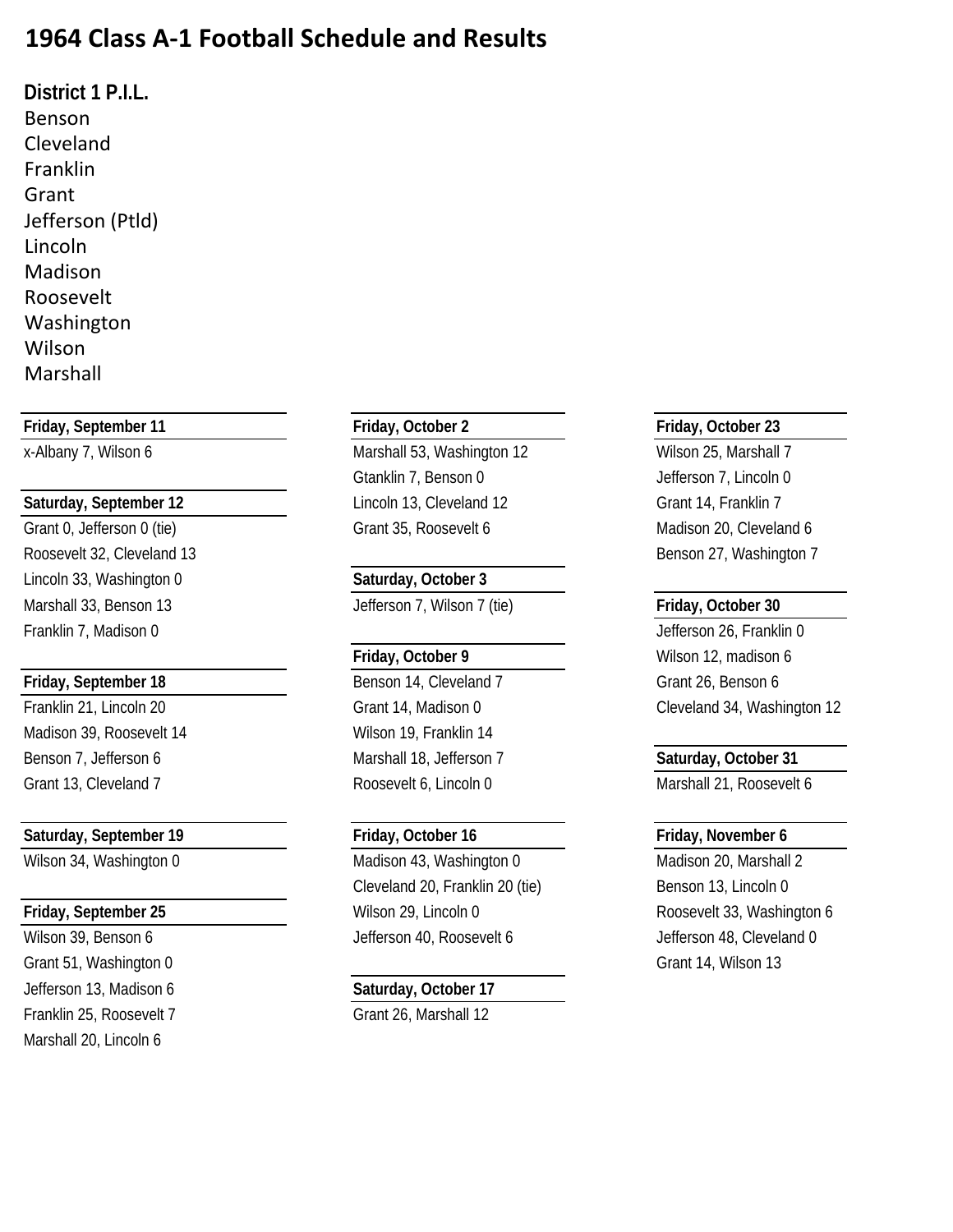**District 2 Wilco League** Canby Estacada Jesuit Molalla Parkrose Reynolds Sandy Scappoose Silverton Wy'east

### **Friday, September 11 Friday, October 2 Friday, October 23**

Canby 35, Parkrose 25 Canby 28, Silverton 12 Wy'east 38, Canby 14 Estacada 19, Sandy 6 Estacada 19, Jesuit 6 Parkrose 13, Estacada 6 Jesuit 25, Silverton 6 Parkrose 27, Sandy 0 Jesuit 13, Scappoose 0 Reynolds 27, Scappoose 13 **Reynolds 24, Molalla 7** Reynolds 24, Sandy 6

### **Friday, September 18 Friday, October 9 Friday, October 30**

### **Friday, September 25 Friday, October 16 Friday, November 6**

Wy'east 38, Molalla 6 **Wy'east 6, Scappoose 0** Molalla 28, Silverton 14

Canby 32, Molalla 13 Canby 20, Jesuit 12 Canby 26, Estacada 19 Wy'east 19, Estcacada 7 **Estacada 26, Scappoose 13** Wy'east 19, Jesuit 19 (tie) Jesuit 7, Reynolds 7 (tie) The State of Parkrose 13, Molalla 6 Reynolds 20, Parkrose 6 Parkrose 26, Silverton 6 **Reynolds 27, Silverton 7** Sandy 7, Molalla 0 Scappoose 12 Sandy 0 **Scappoose 12 Sandy 0** Wy'east 21, Sandy 6 Scappose 27, Silverton 12

Canby 27, Sandy 13 Scappoose 33, Canby 32 Reynolds 26, Canby 14 Silverton 7, Estcada 6 **Reynolds 14, Estacada 14 (tie)** Estacada 20, Molalla 6 Jesuit 20, Parkrose 14 Molalla 26, Jesuit 0 Jesuit 25, Sandy 6 Wy'east 25, Reynolds 3 Wy;east 12, Parkrose 0 Parkrose 21, Scappoose 0 Scappoose 6, Molalla 0 Sandy 2, Silverton 0 Wy'east 30, Silverton 6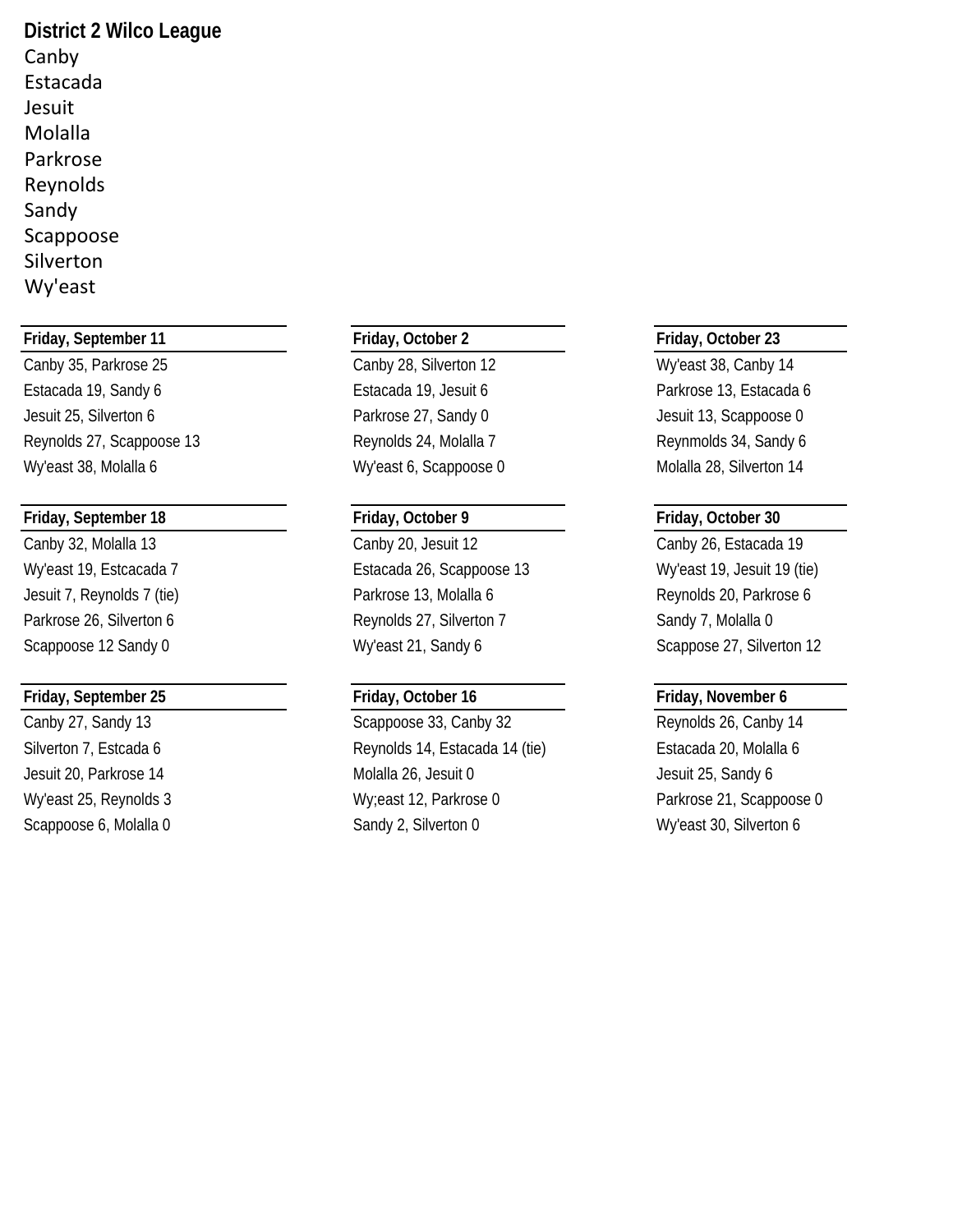**District 3 Metro League** Astoria Beaverton Centeniial Central Catholic Clackamas David Douglas Gresham Hillsboro Milwaukie Putnam Sunset

### **Friday, September 11 Friday, October 2 Friday, October 23**

Beaverton 18, Centennial 6 Beaverton 14, Astoria 6 Milwaukie 21, Beaverton 13

### **Friday, September 18 Friday, October 9 Friday, October 30**

Beaverton 0, Hillsboro 0 (tie) David Douglas 26, Beaverton 6 Beaverton 21, Sunset 14 Centennial 6, Central Catholic 6 (tie) Centeiinal 6, Clackamas 0 Centennial 18, Gresham 6 Clackamas 12, Astoria 12 (tie) Central Catholic 20, Milwaukie 19 Central Catholic 19, Astoria 7 David Douglas 20, Sunset 7 hillsboro 27, Sunset 0 Milwaukie 13, Clackamas 7 Milwaukie 25, Gresham 2 x-Putnam 18. Woodburn 6 Hillsboro 13, David Douglas 13 (tie)

Central Catholic 13, Beaverton 7 and 2008 and 2009 and 2008 and 2009 and 2009 and 2009 and 2009 and 2009 and 2009 and 2009 and 2009 and 2009 and 2009 and 2009 and 2009 and 2009 and 2009 and 2009 and 2009 and 2009 and 2009 David Douglas 12, Centennial 6 **Friday, October 16** Sunset 19, Centennial 6 Gresham 13, Clackamas 7 **Beaverton 34, Gresham 0** Central Catholic 25, Gresham 7 Hillsboro 32, Astoria 0 **Hillsboro 14, Centennial 0** David Douglas 19, Astoria 7 Milwaukie 25, Sunset 6 Central Catholic 7, Clackamas 0 Hillsboro 26, Milwaukie 0

Sunset 20, Central Catholic 7 Milwaukie 25, Centennial 7 Astoria 14, Centennial 12 Hillsboro 20, Clackamas 0 David Douglas 27, Central Catholic 19 Hillsboro 36, Central Catholic 13 Gresham 19, David Douglas 13 Clackamas 13, Sunset 2 David Douglas 40, Clackamas 12 Milwaukie 20, Astoria 7 The Sunset 14, Gresham 12 Hillsboro 26, Gresham 7 The Sunset 14, Gresham 12 x-Washougal (WA) 24, Putnam 18 x-Putam 21, Stevenson (WA) 14 x-Putnam 20, Evergreen (WA) 19

### **Saturday, October 10**

**Friday, September 25** Gresham 21, Astoria 0 **Friday, November 6**

x-Putnam 38, Columbia (WA) 0 David Douglas 21, Milwaukie 0 x-Putnam 7, Columbia (WA) 0 Sunset 26, Astoria 0 x-Putnam 20, Siuslaw 14

x-Camas (WA) 27, Putnam 0 x-Camas (WA) 27, Putnam 0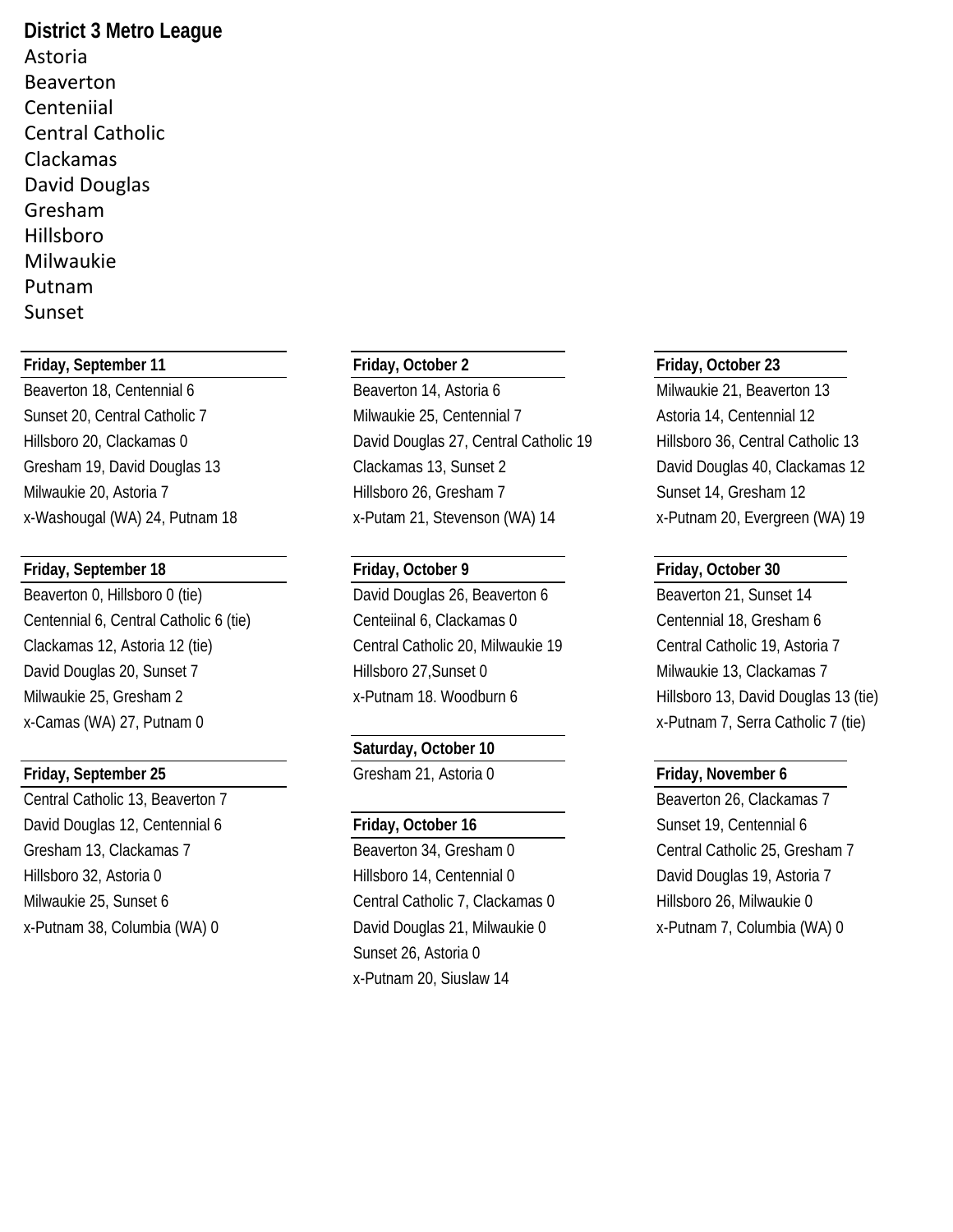**District 4 TYV League** Dallas Forest Grove Lake Oswego **McMinnville** Newberg Oregon City St. Helens Tigard Tillamook West Linn

### **Friday, September 11 Friday, October 2 Friday, October 23**

### **Friday, September 18 Friday, October 9 Friday, October 30**

Forest grove 6, Dallas 0 West Linn 21, Newberg 7 Dallas 7, Newberg 6

### **Friday, September 25 Friday, October 16 Friday, November 6**

West Linn 20, Dallas 0 McMinnville 13, Dallas 0 Oregon City 20, Dallas 6 Newberg 40, Forest Grove 6 Lake Oswego 39, Forest Grove 0 St. Helens 42, Forest Grove 0 Lake Oswego 13, Tillamook 7 Tigatd 20, St. Helens 14 McMinnville 27, Lake Oswego 7 Oregon City 19, St. Helens 6 Cregon City 25, Newberg 14 Tigard 7, West Linn 0 McMinnville 6, Tigard 0 West Linn 33,Tillamook 0 Newberg 13, Tillamook 7

Lake Oswego 21, West Linn 20 **Oregon City 14, Lake Oswego 9** Oregon City 47, Forest Grove 0 Newberg 28, St. Helens 14 Tillamook 20, St. Helens 13 Lake Oswego 26, Tigard 12 McMinnville 14, Oregon City 7 Tigard 13, Dallas 2 West Linn 36, St. Helens 7 Tigard 20, Tillamook 15 McMinnville 33, Forest Grove 7 McMinnville 33, Tillamook 6

Lake Oswego 34, Dallas 6 St. Helens 18, Dallas 6 Dallas 6 Dallas 0, Tillamook 0 (tie) Tillamook 33, Forest Grove 12 Tigard 33, Forest Grove 0 West Linn 46, Forest Grove 6 Oregon City 19, West Linn 0 Newberg 21, Lake Oswego 20 Lake Oswego 20, St. Helens 13 McMinnville 14, St. Helens 6 **Oregon City 46, Tillamook 7** Oregon City 39, Tigard 7 Tigard 35, Newberg 14 Translated a West Linn 13, McMinnville 13 (tie) McMinnville 14, Newberg 10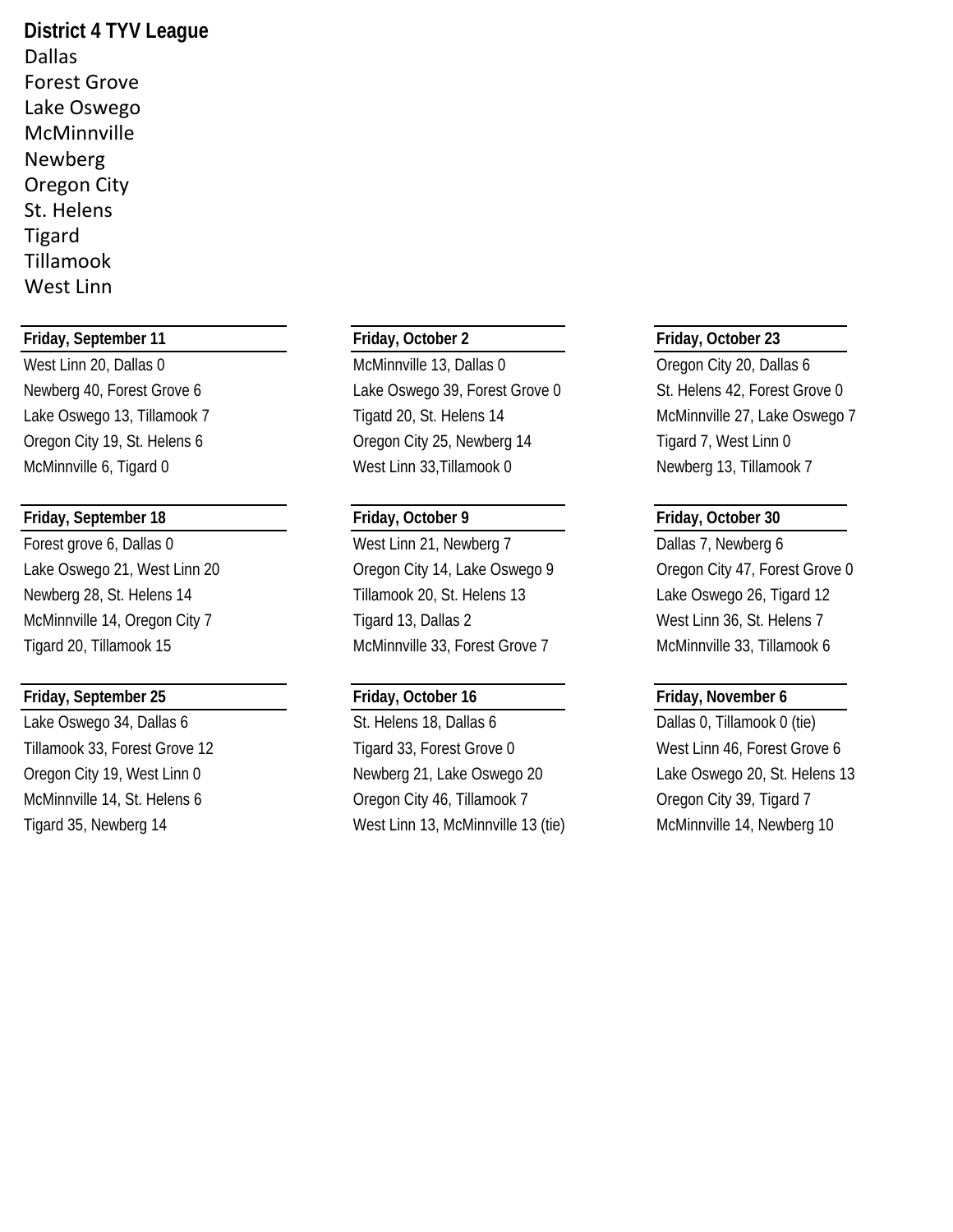**District 5 Midwestern League** Cottage Grove Marshfield North Bend North Eugene Roseburg Willamette South Eugene Springfield Sheldon **Thurston** 

### **Friday, September 11 Friday, October 2 Friday, October 23**

North Eugene 13, North Bend 6 Troseburg 13, North Eugene 7 Willamette 23, North Bend 12 Roseburg 21, Willamette 7 Sheldon 33, Willamette 27 Roseburg 13, South Eugene 6 Sheldon 14, Springfield 13 South Eugene 14, Springfield 0 Marshfield 34, Springfield 6 Thurston 1, South Euigene 0 (forfeit) Marshfield 38, Thurston 20 North Eugene 19, Thurston 12 *(SE 27-7)*

Marshfield 28, Sheldon 7 North Bend 13, Sheldon 6 Marshfield 14, Roseburg 14 (tie)

North Bend 14, South Eugene 7 South Eugene 7, Cottage Grove 0 Sheldon 27, Thurston 7 Roseburg 61, Springield 0

Sheldon 6, South Eugene 0 **Thurston 25, Springfield 13** Thurston 12, Willamette 7 **Saturday, October 17**

### **Saturday, September 26 Contract 20 Automobile 20 Automobile 20 Automobile 20 Automobile 20 Automobile 20 Automobile 20 Automobile 20 Automobile 20 Automobile 20 Automobile 20 Automobile 20 Automobile 20 Automobile 20 Au**

North Eugene 8, Marshfield 6

Marshfield 7, Cottage Grove 0 North Bend 19, Cottage Grove 0 Sheldo 46, Cottage Grove 6

Thurston 25, Cottage Grove 13 Marshfield 33, Willamette 18 North Bend 27, Springfield 7

# **Saturday, September 19 Saturday, Octobner 10 Saturfday, October 31**

Springfield 13, Cottage Grove 7 Sheldon 42, North Eugene 21 Marshfield 0 North Bend 0 (tie)

North Bend 33, Thurston 25 **Saturday, November 7**

### **Friday, October 9 Friday, October 30**

**Friday, September 18** North Eugene 34, Sprignfield 0 North Eugene 27, Cottage Grove 0 North Eugene 20, Willamette 13 Roseburg 43, Thurston 13 South Eugene 28, Willamette 14

### **Friday, October 16 Friday, November 6**

**Friday, September 25 Roseburg 47, Cottage Grove 0** Willamette 21, Cottage Grove 7 Roseburg 18, North Bend 13 South Eugene 21, Marshfield 0 South Eugene 14, North Eugene 13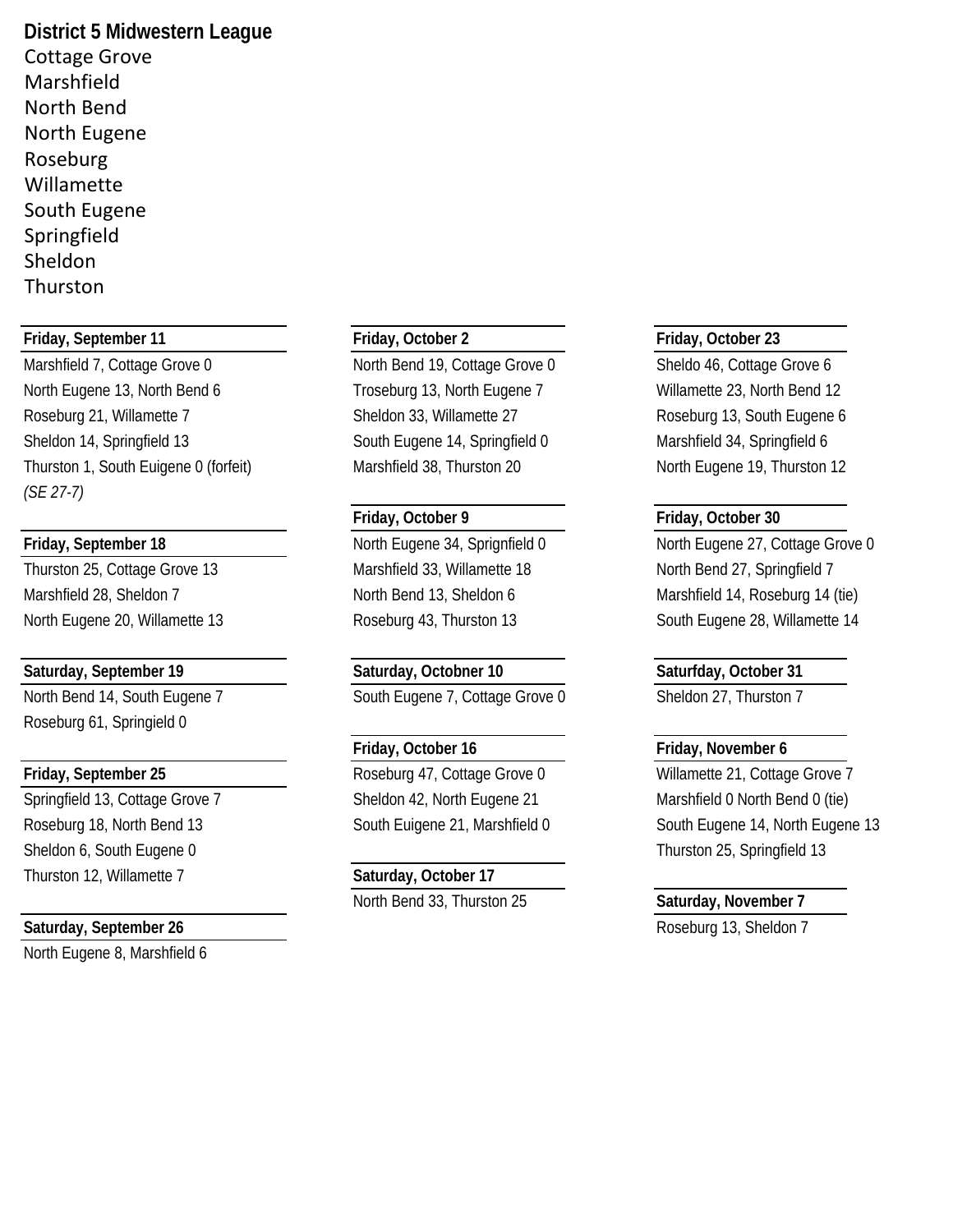**District 6 Southern Oregon Conference** Ashland Crater Grants Pass Klamath Union Medford

### **Friday, September 11 Friday, October 2 Friday, October 23**

x-Klamath Falls 30, Boise (ID) 0 x-Medford 28, South Salem 0 x-Medford 7, Corvallis 6 **Friday, October 30**

x-Crater 13, Sweet Home 0 x-Ashland 14, Yreka (CA) 7 x-North salem 26, Grrants Pass 13 **Friday, November 6** x-Klamath Falls 7, South Salem 6 **Friday, October 16** Ashland 18, Crater 0 x-Borah (ID) 21, Medford 13 Grants Pass 28, Ashland 0 Grants Pass 28, Medford 21

x-Ashland 26, Sweet Home 0 x-Crater 36, Coquille 0 x-Grants Pass 14, South Salem 0 x-Corvallis 27, Klamath falls 14 x-Medford 21, North Salem 0

x-Phoenix 26, Ashland 13 x-Ashland 28, Weed (CA) 6 Ashland 13, Klamath Falls 7 xCrater 20, Lebanon 0 x-Grants Pass 33, Albany 0 Grants Pass 14, Crater 8 Grants Pass 19, Arcata (CA) 7 x-North Salem 34, Klamath Falls 0 x-Medford 7, Boise (ID) 3

**Friday, September 18** Medford 13, Crater 7 Klamath Falls 25, Crater 7 Klamath Falls 25, Crater 7

Medford 21, Klamath falls 0 **Friday, September 25** x-Yreka (CA) 13, Crater 0

**Friday, October 9** Medford 21, Ashland 12 x-Ashland 43, Lebanon 0 Grants Pass 46, Klamath Falls 0 x-Grants Pass 12, Olympia (WA) 6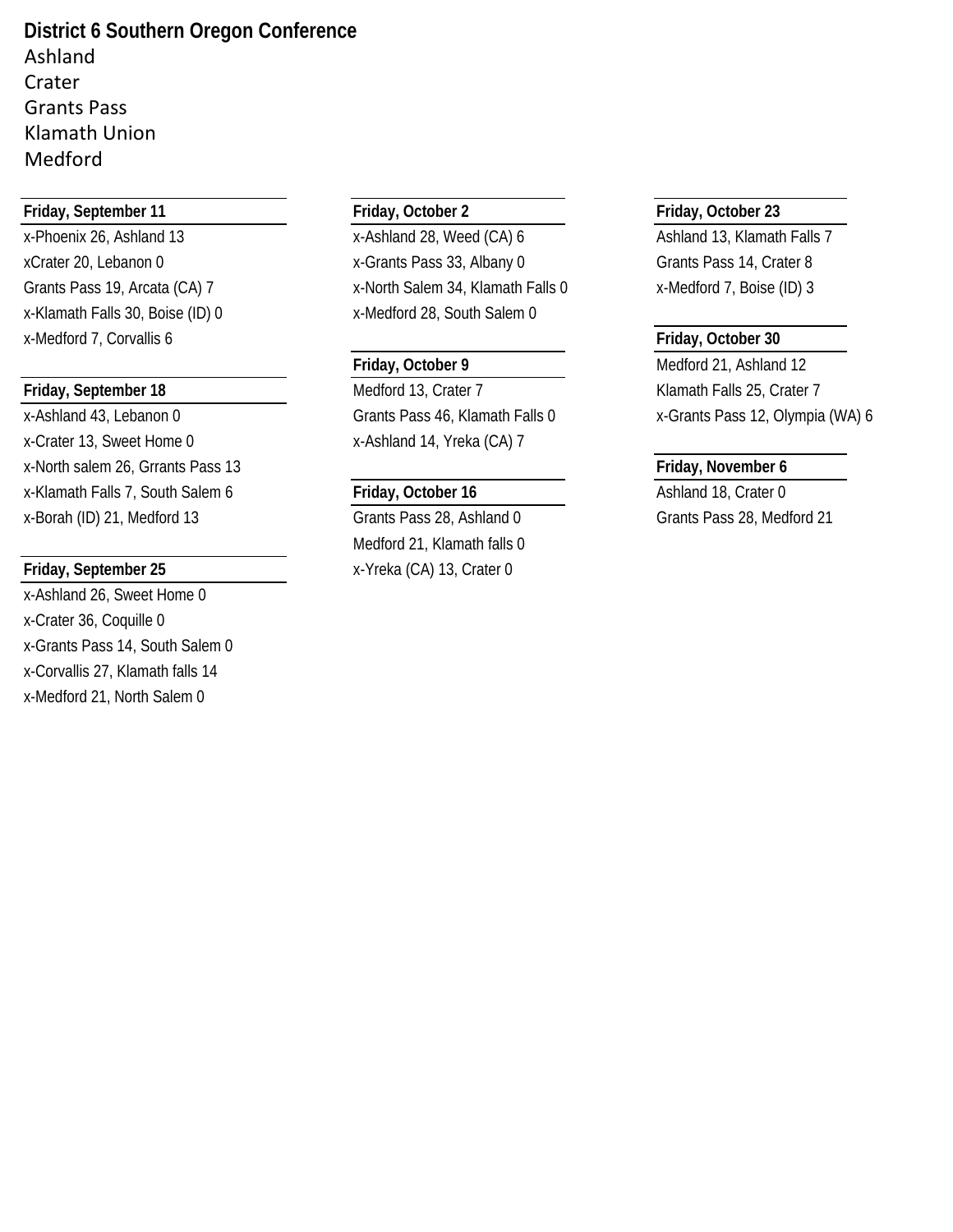**District 7 Intermountain Conference** Baker Bend Hermiston La Grande Mac-Hi Madras Pendleton Prinville Redmond The Dallas Ontario

### **Friday, September 11 Friday, October 2 Friday, October 23**

The Dalles 7, Baker 0 **Baker 13, Crook County 13 (tie)** Mac-Hi 29, Baker 14 Pendleton 39, Bend 7 **Bend 27, Hermiston 0** Pendleton 34, Crook County 0 Crook County 14, Hermiston 7 The Dalles 27, La Grande 26 La Grande 26, Hermiston 6 La Grande 25, Madras 7 **Mac-Hi 33, Madras 0** Mac-Hi 33, Madras 0 Redmond 19, Madras 12 Mac-Hi 28, Redmond 6 **Pendleton 25, Redmond 12** x-Ontario 39, Nyssa 6 x-Ontario 33, Mountain Home (ID) 20 x-Ontario 34, Emmett (ID) 0

### **Friday, September 18 Friday, October 9 Bend 12, The Dalles 7**

Baker 27, Madras 6 Pendleton 25, Mac-Hi 12 La Grande 13, Crook County 6 La Grande 26, Redmond 0 **Friday, October 30** Pendleton 18, The Dalles 0 The Dalles 21, Prineville 7 Pendleton 40, Baker 20 Redmond 12, Hermiston 7 Baker 25, Hermiston 7 Crook County 6, Bend 0 x-Ontario 14, Caldwell (ID) 13 x-Onatario vs. Vallivue (ID) The Dalles 20, Redmond 6

### **Friday, September 25 Friday, October 16 Friday, November 6**

### **Saturday, September 26 Saturday, November 7**

Baker 32, Redmond 14 **Baker 26, Bend 0** Baker 26, Bend 0 La Gradne 20, Baker 20 (tie) Crook County 26, Mac-Hi 14 Crook County 9, Redmond 7 Crook County 28, Madras 0 The Dalles 32, Hermiston 0 The Dalles 39, Madras 6 The Dalles 45, Mac-Hi 13 Pendleton 27, Madras 0 **Mac-Hi 42, Hermiston 6** Pendleton 25, Hermiston 0 Pendleton 25, Hermiston 0 x-Ontario 21, Weiser (ID) 0 Pendleton 20, La Grande 7 x-Meridan (ID) 13, Ontario 6 x-Ontario 30, Payette (ID) 0

### **Saturday, October 24**

Hermiston 34, Madras 6 **Saturday, September 19 Saturday, Ovctober 10** La Grande 26, Mac-Hi 20 Bend 21, Mac-Hi 7 Bend 29, Madras 0 x-Vale 14, Ontario 0

# La Grande 12, Bend 7 Bend 19, Redmond 0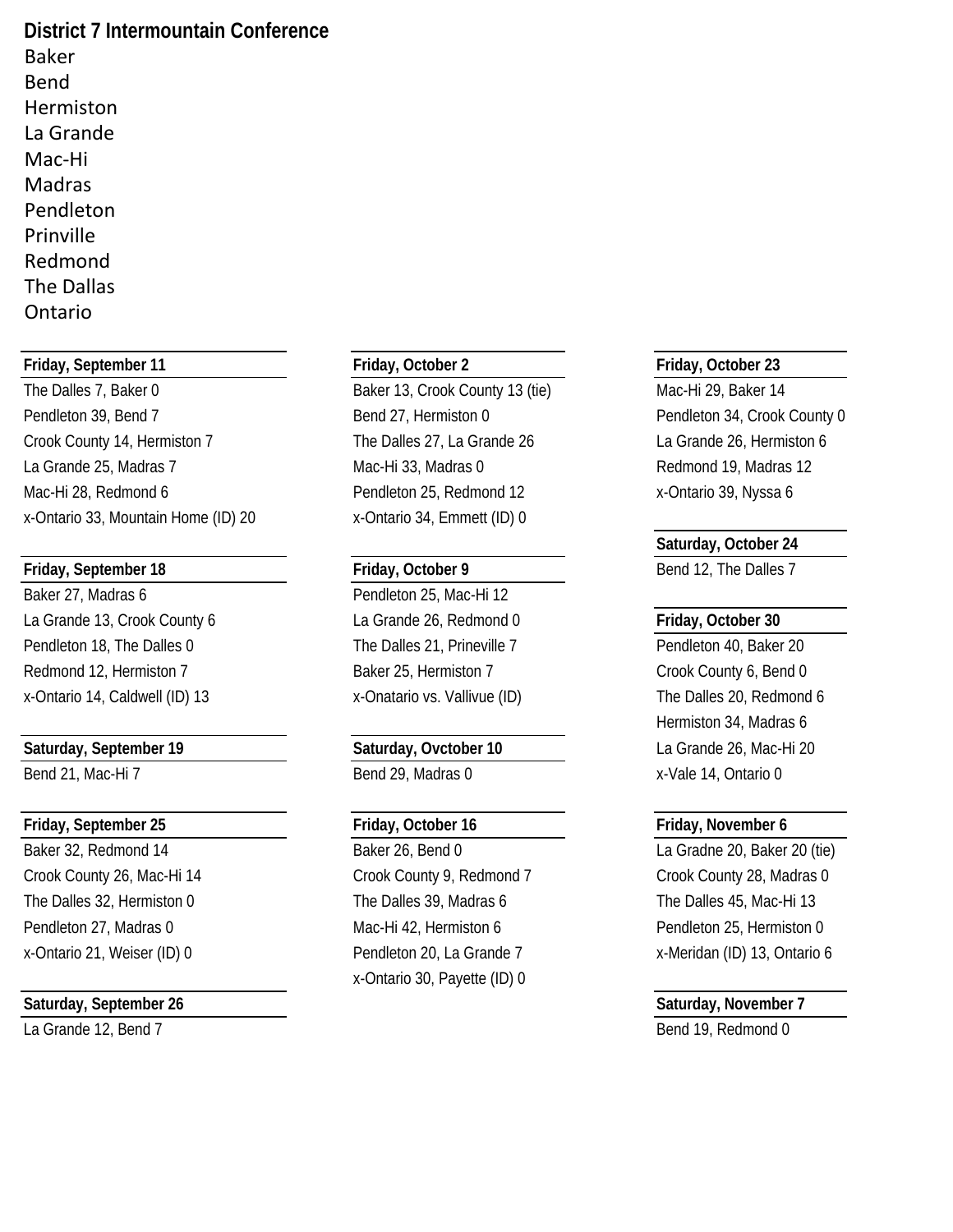**District 8 Valley League** Corvallis Lebanon North Salem South Salem Sweet Home Albany

### **Friday, September 11 Friday, October 2 Friday, October 23**

Corbvallis 19, Albany 6 **Friday, October 9** South Salem 20, Corvallis 19 x-Ashland 13. Lebanon 0 Corvallis 19, North Salem 14 x-North Salem 26, Grants Passs 13 Albany 31, Lebanopn 0 **Saturday, October 31** x-Klamath Falls 7, South Salem 6 South Salem 32, Sweet Home 12 North Salem 53, Lebanon 0 x-Crater 20, Sweet Home 0

Albany 13, Lebanon 6 North Salem 34, Sweet Home 6 Sweet Home 12, lebanon 6 x-Corvallis 27, Klamath Falls 14 North Salem 12 North Salem 16, South Salem 12 x-Medford 21, North Salem 0 **Saturday, October 17** x-Grants Pass 14, South Salem 0 South Salem 47, Albany 0 x-Ashland 26, Sweet Home 0

x-Albany 7, Wilson 6 <br>x-Grants Pass 3, Albany 0 North Salem 40, Albany 0 x-Medford 7, Corvallis 6 x-Corvallis 47, Hudson Bay (WA) 27 Corvallis 54, Sweet Home 0 x-Crater 20, Lebanon 0 x-Lebanon 13, Sweet Home 6 South Salem 47, Lebanon 12 x-North Salem 20, South Salem 0 x-North Salem 34, Klamath Falls 0 x-Medford 28, South Salem 0 **Friday, October 30**

# **Friday, September 25** Corvallis 45, Lebanon 6 Corvallis 7, Albany 6

**Friday, September 18** Albany 20, Sweet Home 6

### **Friday, October 16 Friday, November 6**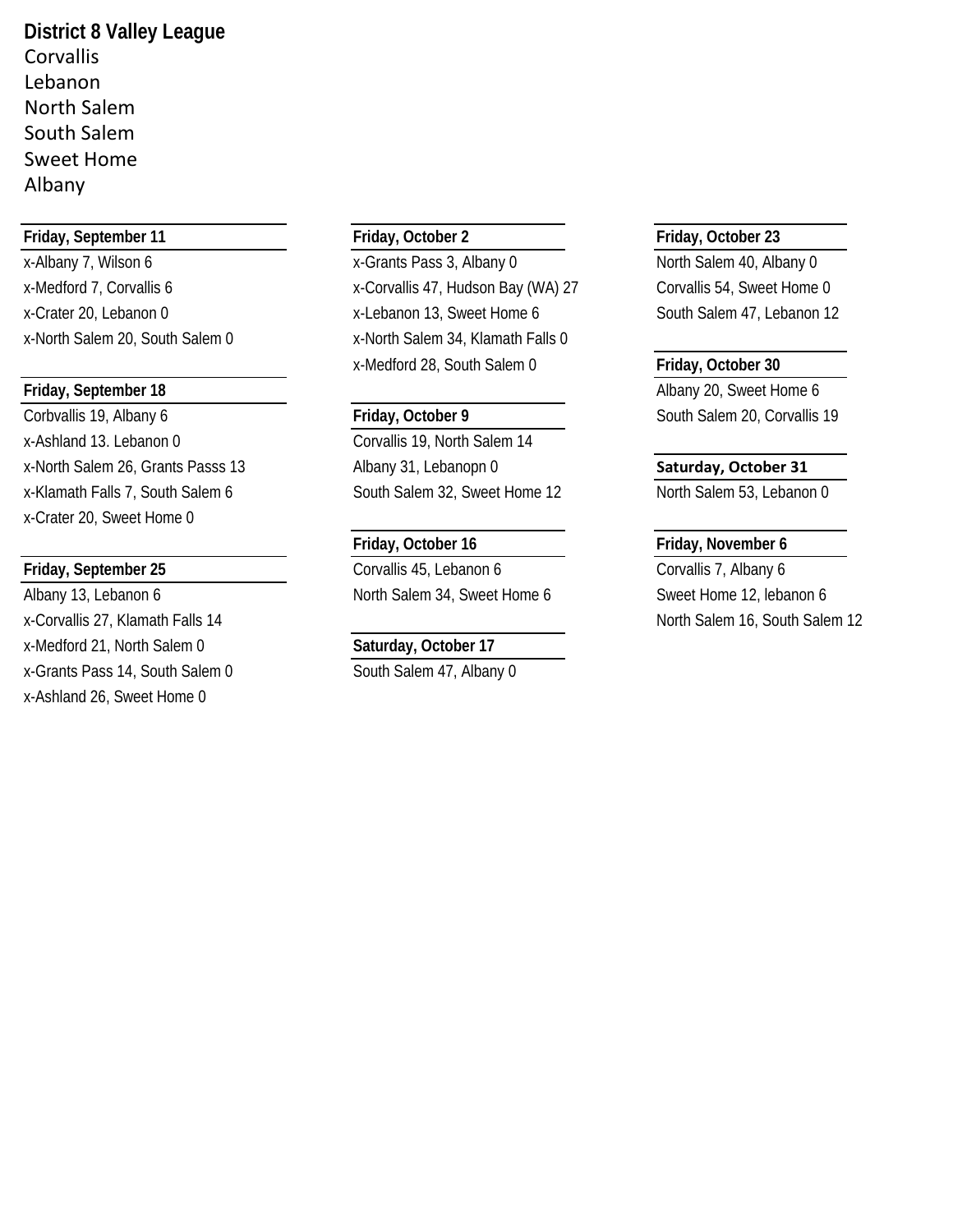## **1964 Class A-2 Football Schedules**

**District 1 Cowapa League Banks** Clatskanie Concordia Estacada Hood River Neah-Kah-Nie Seaside Vernonia Warrenton

### **Friday, September 11 Friday, October 2 Friday, October 23**

Warrenton 27, Neah-Kah-Nie 7 Warrenton 12, Concordia 0 Warrenton 26, Rainier 6

Hood River 19, Concordia 0 Concordia 27,Banks 0

Concordia 22, Neah-Kah-Nie 12 Rainier 7, Clatskanie 7 (tie) Rainier 17, Concordia 2 Vernonia 14, Warrenton 14 (tie) **Saturday, Octobner 10** Seaside 28, Vernonia 13

### **Saturday, September 19 Saturday, Oct 31**

North Catholic 14, Clatskanie 7 **Friday, October 16** Hood River 28, Banks 13

Raionier 25, Vernonia 0 **Saturday, October 17** Seaide 6, Rainier 0

### **Saturday, September 26 Saturday, November 7**

Vernonia 31, Clatskanie 25 Hood River 20, Clatskanie 13 Clatskanie 16 Seaside 0 **Saturday, September 12** North Catholic 7, Seaside 6 Seaside 19, Banks 0 Vernonia 33, Banks 0 **Saturday, October 24**

Hood River 30, Vernonia 13 **Friday, September 18** Warrenton 19, Banks 0 **Friday, October 30** Rainier 12, Banks 0 Seaside 25, Neah-Kah-Nie 6 Warrenton 21, Clatskanie 20

Concordia 12, North Catholic 7

Neah-Kah-Nie 7, Banks 0 **Friday, September 25 Hood River 20, Rainier 0 <b>Friday, November 6 Friday, November 6** North Catholic 27, Banks 0 North Catholic 7, Vernona 7 (tie) Clatskanie 19, Banks 6 Clatskanie at Neah-Kah-Nie Seaside 6, Warrenton 0 Vernonia 6, Concordia 0

# Concordia 21, Clatskanie 12

Rainier 21, Neah-Kah-Nie 7 Vernonia 39, Neah-Kah-Nie 13

North Catholic 19, Rainier 6 **Friday, October 9 Friday, October 9** Hood River 13, North Catholic 0

Hood River 26, Seaside 13 North Catholic 33, Neah-Kah-Nie 0

Hood River 35, Warrenton 6 Hood River 45, Neah-Kah-Nie 19

Seaside 12, Concordia 6 North Catholic 27, Warrenton 0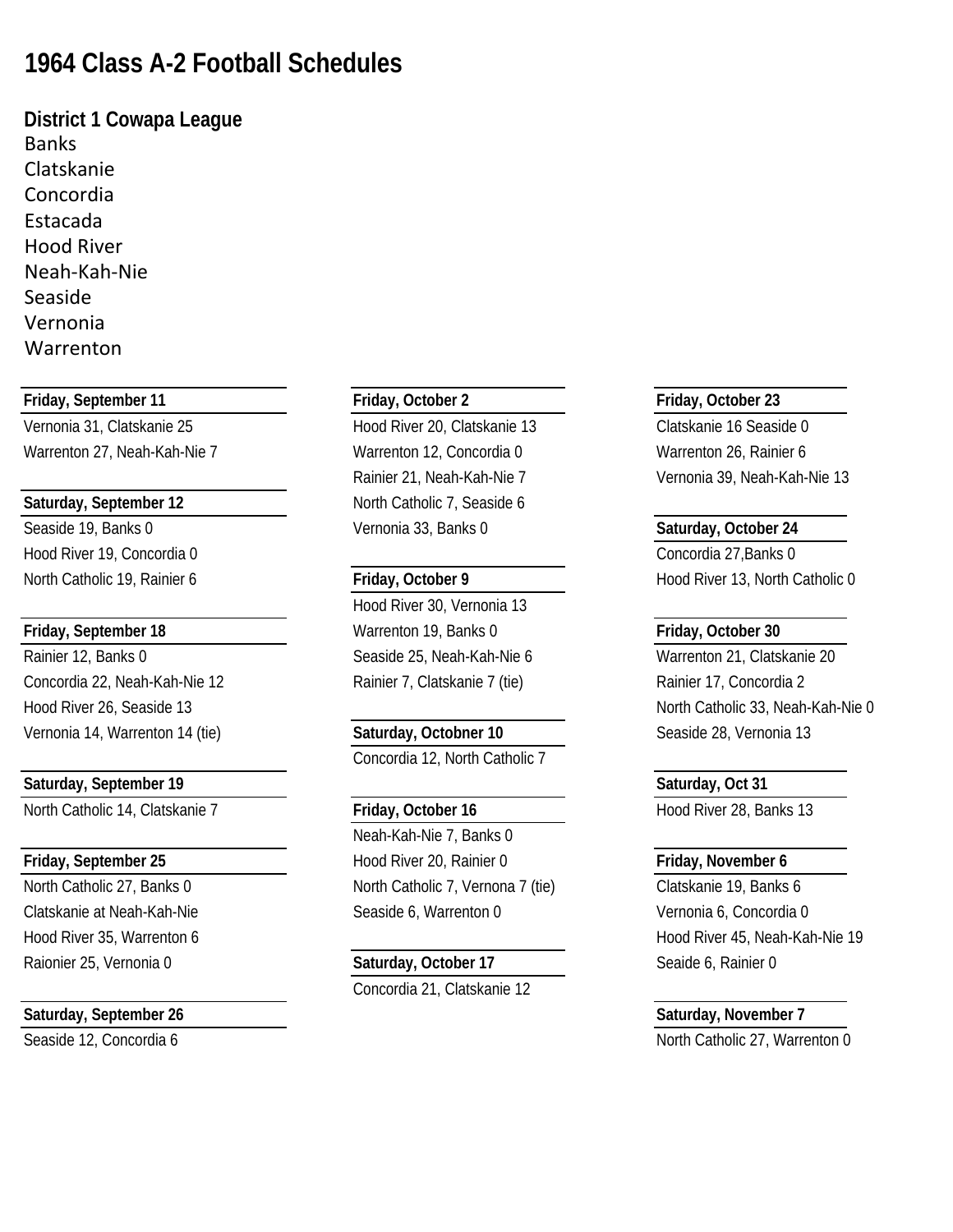**District 2 Yawama League** Amity Dayton **Nestucca** Philomath Salem Academy Sheridan Sherman County Sherwood Willaminia Yamhill

### **Friday, September 11 Friday, October 2 Friday, October 23**

### **Friday, September 18 Friday, October 9 Friday, October 30**

Amity 13, Sherwood 0 Sheridan 13, Willamina 12 Yamhill-Carlton 14, Amity 0 Dayton 18, Willamina 7 The State of the Supersytem 19, South Salem JV's 0 Dayton 33, Sheridan 6 Yamhill-Carlton 33, Nestucca 0 Sherwood 18, Nestucca 18 (tie) Salem Academy 20, Nestucca 0 Philomath 14, Salem Academy 13 Salem Academy 19, Amity 18 Sherwood 13, Philomath 0 x-Central Linn 33, Sheridan 0 Yamhill-Carlton at Philomath x-Toledo 33, Willamina 18

### **Friday, September 25 Friday, October 16 Friday, November 6**

Dayton 26, Amity 0 **Amity 21, Sheridan 7** Willamina 6, Amity 0 Nestucca 14, Willamina 6 Dayton 33, Nestucca 0 Dayton 19, Philomath 6 Sheridan 31, Philomath 6 Willamina 52, Philomath 0 Nestucca 19, Sheridan 0 Yamhill-Carlton 35, Salem Academy 0 Sherwood 12, Salem Academy 6 Yamhill-Carlton 27, Sherwood 7

Dayton 9, Yamhill-Carlton 0 Nestucca 6, Amity 6 (tie) Amity 27, Philomath 0 Nestucca 13, Philomath 12 Dayton 35, Sherwood 0 Dayton 43, Salem Academy 0 Sheridan 37, Salem Academy 12 Yamhill-Carlton 19, Sheridan 13 Sherwood 27, Sheridan 7 Sherwood 18, Willamia 12 Willamina 42, Salem Academy 0 Yamhill-Carlton 13, Willamina 0 x-Taft 19, Amity 12 x-Mapleton 32, Philomath 7 x-Newport 35, Nestucca 6

x-Sheridan 18, Silez 12 x-Yamhill-Carlton 33, Kennedy 0 Salem Academy ?????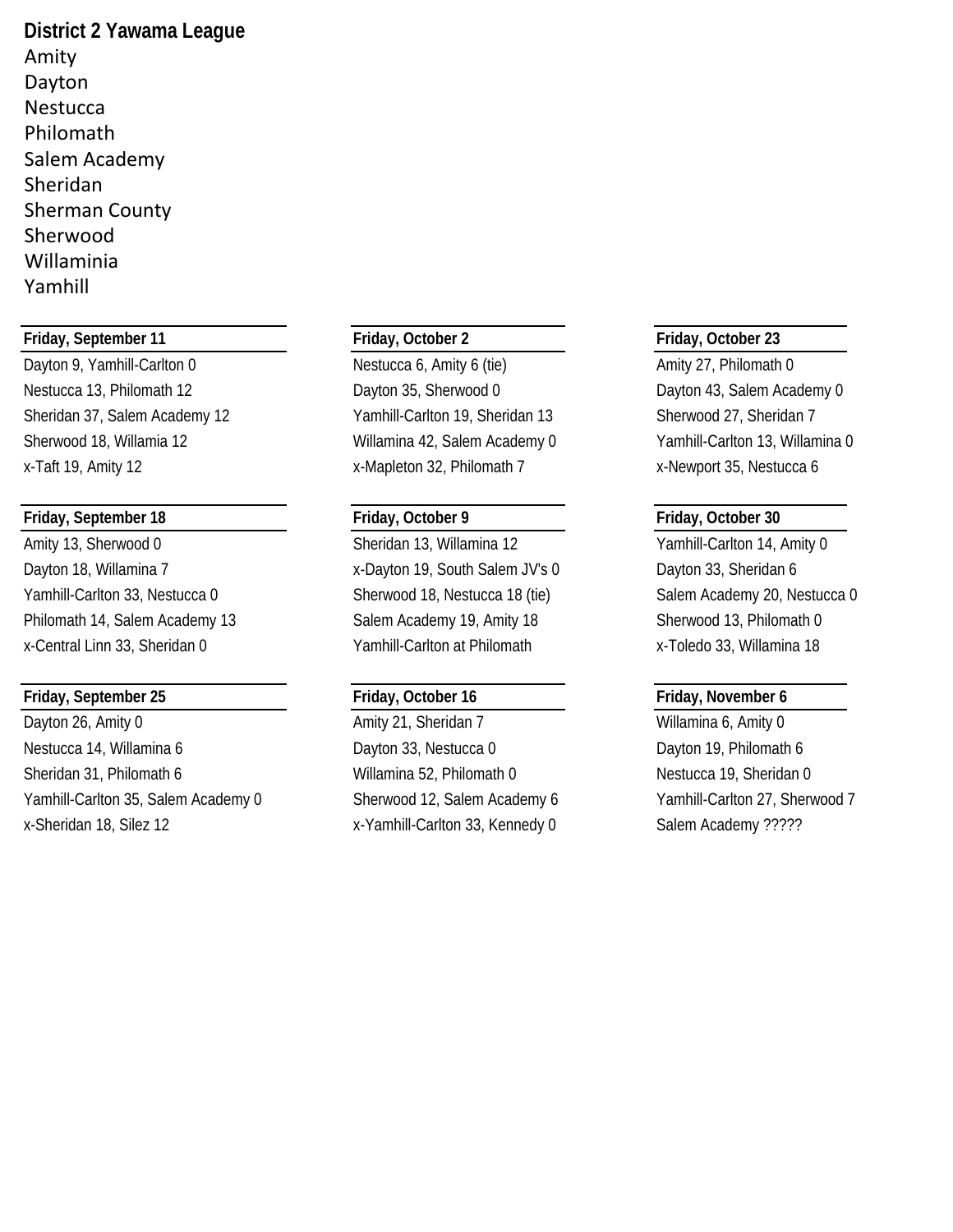**District 3 Coast League** Siuslaw Mapleton Newport Reedsport Taft Toledo Waldport

### **Friday, September 11 Friday, October 2 Friday, October 23**

Mapleton 21, Siuslaw 14 **Reedsport 32, Siuslaw 19** Mapleton 27, Siuslaw 13

### **Saturday, September 12 Friday, October 9 Friday, October 30**

x-Reedsport 49, Coquille 0 x-MacLaren 31, Waldport 0 x-Toledo 33, Willamina 18 x-Gold Beach 21, Siuslaw 21 (tie) x-Bandon 20, Toledo 18 **Friday, October 16 Friday, November 6** x-Myrtle Point 52, Waldport 6 Mapleton 32, Toledo 20 Mewport 26, Mapleton 0

x-Elmira 14, Taft 13 x-Brookings 41, Mapleton 21

### **Friday, September 25**

Mapleton 22, Reedsport 7 Newport 28, Siuslaw 0 Toledo 30, Waldport 0 x-Taft 20, Cascade 6

x-Reedsport 41, Elmira 0 Taft 41, Waldport 6 Reedsport 45, Waldport 7 x-Taft 19, Amity 0 Newport 34, Toledo 7 Newport 34, Toledo 7 Siuslaw 14, Toledo 7

Newport 19, Toledo 0 Newport 19, Taft 0 Mapleton 41, Waldport 7 Reedsport 33, Toledo 14 Reedsport 9, Newport 6 **Friday, September 18** Mapleton 19, Siuslaw 14 Siuslaw 58, Taft 20

x-Newport 31, Junction City 0 Reedsport 33, Taft 13 Siuslaw 33, Waldport 0 Newport 38, Waldport 6 Toledo 26, Taft 13 **Saturday, September 19** X-Puytnam 20, Siuslaw 14

x-Drain 45, Waldport 0 x-Mapleton 32, Philomath 7 x-Newport 35, Nestucca 6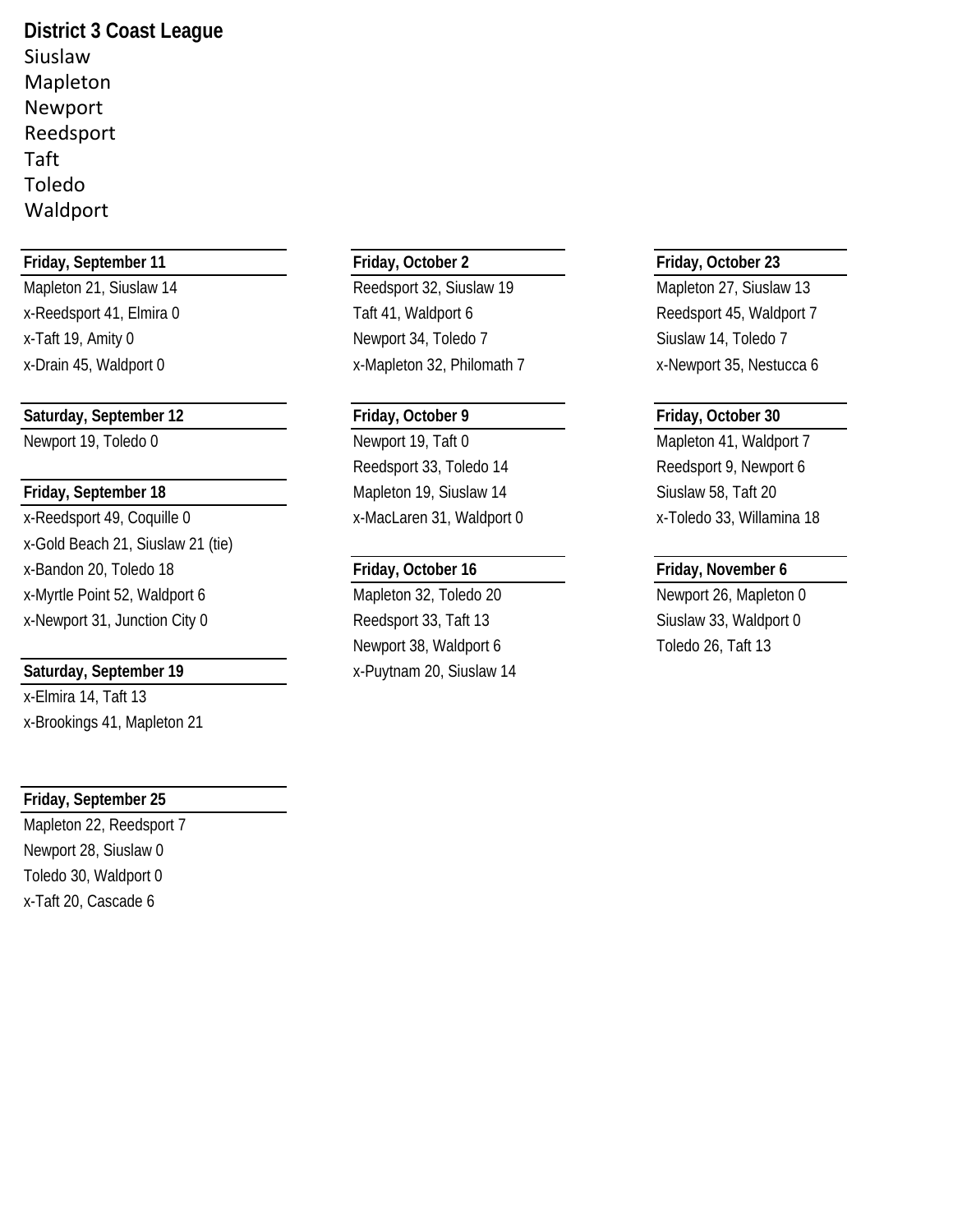**District 4 Sunset League** Bandon Brookings Coquille Gold Beach Myrtle Point Pacific

x-Bandon 18, Sutherlin 12 **Bandon 14, Gold Beach 6** Brookings 62, Bandon 26 x-Brookings 30, Eagle Point 20 **Pacific 19, Coquille 13** Pacific 19, Coquille 13 x-Douglas 26, Coquille 13 **Friday, October 2** Myrtle Point 7, Gold Beach 6 x-Illionis Valley 7, Gold Beach 0 Bandon 27, Coquille 27 (tie) x-Myrtle Point 39, Myrtle Creek 0 Brookings 34, Myrtle Point 20 **Friday, October 30**

x-Reedsport 49, Coquille 0 Brookings 39, Gold Beach 0 x-Gold Beach 21, Siuslaw 21 (TIE) Bandon 27, Pacific 7 **Friday, November 6** x-Bandon 20, Toledo 18 Myrtle Point 28, Coquille 6 x-Myrtle Point 27, Glide 20 x-Myrtle Point 52, Waldport 6 x-Brookings 27, Sutherlin 7 x-Pacific 33, Glendale 7 **Friday, October 16** x-Bandon 60, Riddle 19

### **Friday, September 25**

x-Phoenix 19, Brookings 19 (tie) x-Crater 36, Coquille 0 x-Myrtle Point 27, Douglas 7 x-Sutherlin 20, Pacific 0

### **Friday, September 11 Saturday, September 26 Friday, October 23**

x-Riddle 7, Pacific 0 Gold Beach 18, Pacific 7 Myrtle Point 32, Bandon 13

x-Brookings 41, Mapleton 21 Myrtle Point 28, Coquille 6

Brookings 20, Pacific 19 **Friday, September 18 Friday, October 9** Gold Beach 34, Coquille 20

Bandon 20, Gold Beach 19 x-Gold Beach 33, Glendale 0 **Saturday, September 19** Brookings 41, Coquille 0 x-Pacific 20, Myrtle Creek 13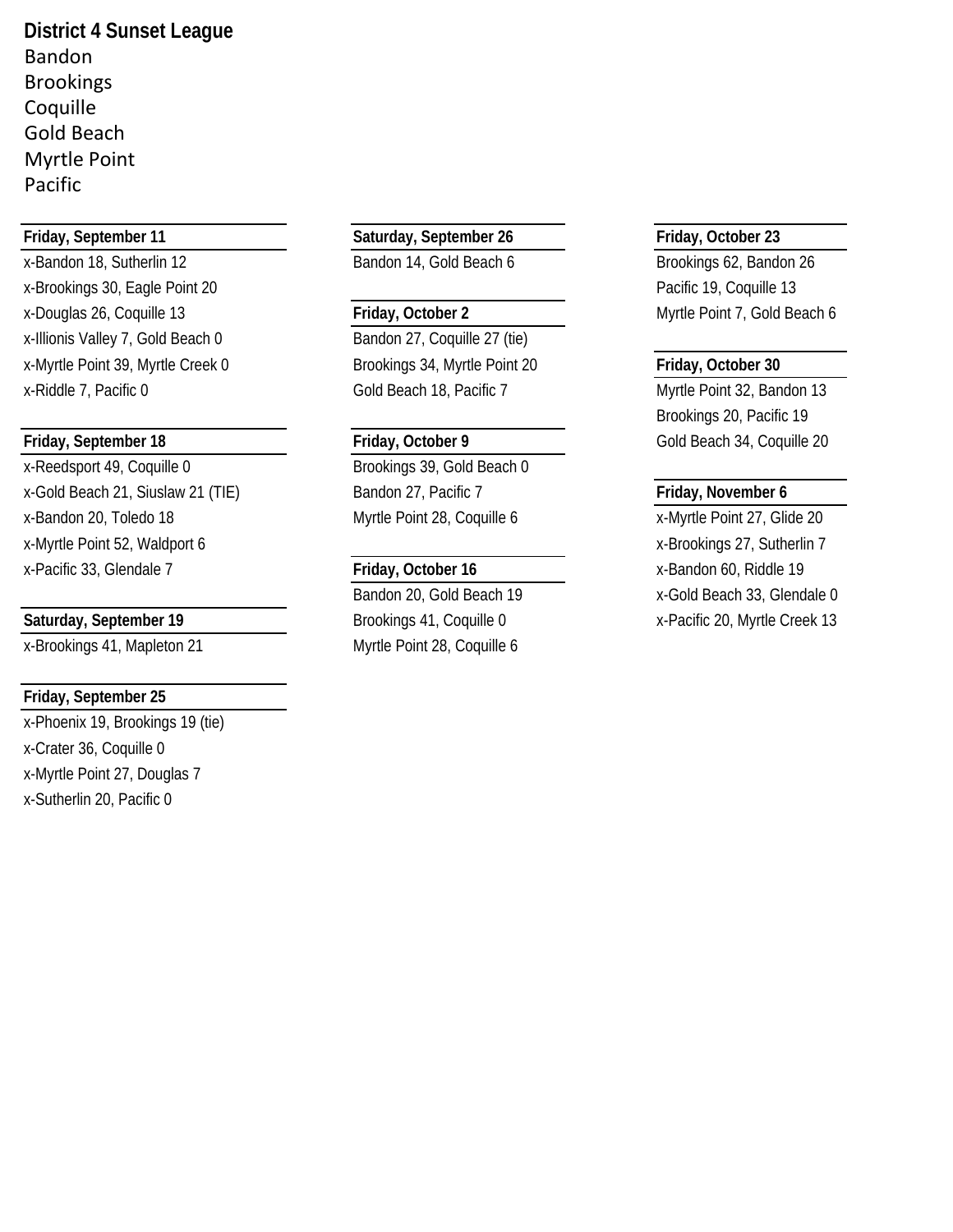**District 5 Emerald League** Central Linn Creswell Drain Elmira Junction City Pleasant Hill St. Francis Poakridge

### **Friday, September 11 Friday, October 2 Friday, October 23**

x-Reedsport 41, Elmira 0 Junction City 13, Elmira 7 Junction City 26, Oakridge 6 St. Francis 27, Oakridge 13 **Saturday, October 24**

x-Drain 39, Burns 0 Elmira 20, Drain 13 x-Elmira 14, Taft 13 **Saturday, October 31** x-Newport 31, Junction City 0 **Friday, October 16** St. Francis 14, Elmira 8

Drain 49, Creswell 16 **Elmira 15, Creswell 0** Drain 20, Junction City 6 Elmira 21, Pleasant Hill 0 Drain 19, St. Francis 7 Oakridge 26, Elmira 20

### **Saturday, September 26**

St. Francis 33, Junction City 7

Pleasant Hill 7, Creswell 0 Central Linn 15, Creswell 7 Drain 68, Oakridge 19

Saturday, September 12 **Calculary** Cakridge 31, Creswell 26 St. Francis 33, Central Linn 14 Junction City 33, Central Linn 0 **Friday, October 30** St. Francis 38, Pleasant Hill 0 Drain 26, Central Linn 13

Oakridge 11, Pleasant Hill 0 Central Linn 19, Pleasant Hill 0 Junction City 25, Oakridge 7 **Friday, November 6**

x-Drain 45, Waldport 0 **Drain 34, Pleasant Hill 0** Junction City 50, Pleasant Hill 6

x-McKenzie 12, Powers 7 St, Francis 46, Creswell 12 **Friday, October 9** Central Linn 7, Elmira 6

**Friday, September 18** Oakridge 25, Pleasant Hill 6 x-Central Linn 33, Sheridan 0 **Saturday, Octobner 10** Junction City 45, Creswell 20

**Friday, September 25** St. Francis 18, Central Linn 0 Central Linn 34, Oakridge 13 **Saturday, October 17** Creswell 27, Pleasant Hill 12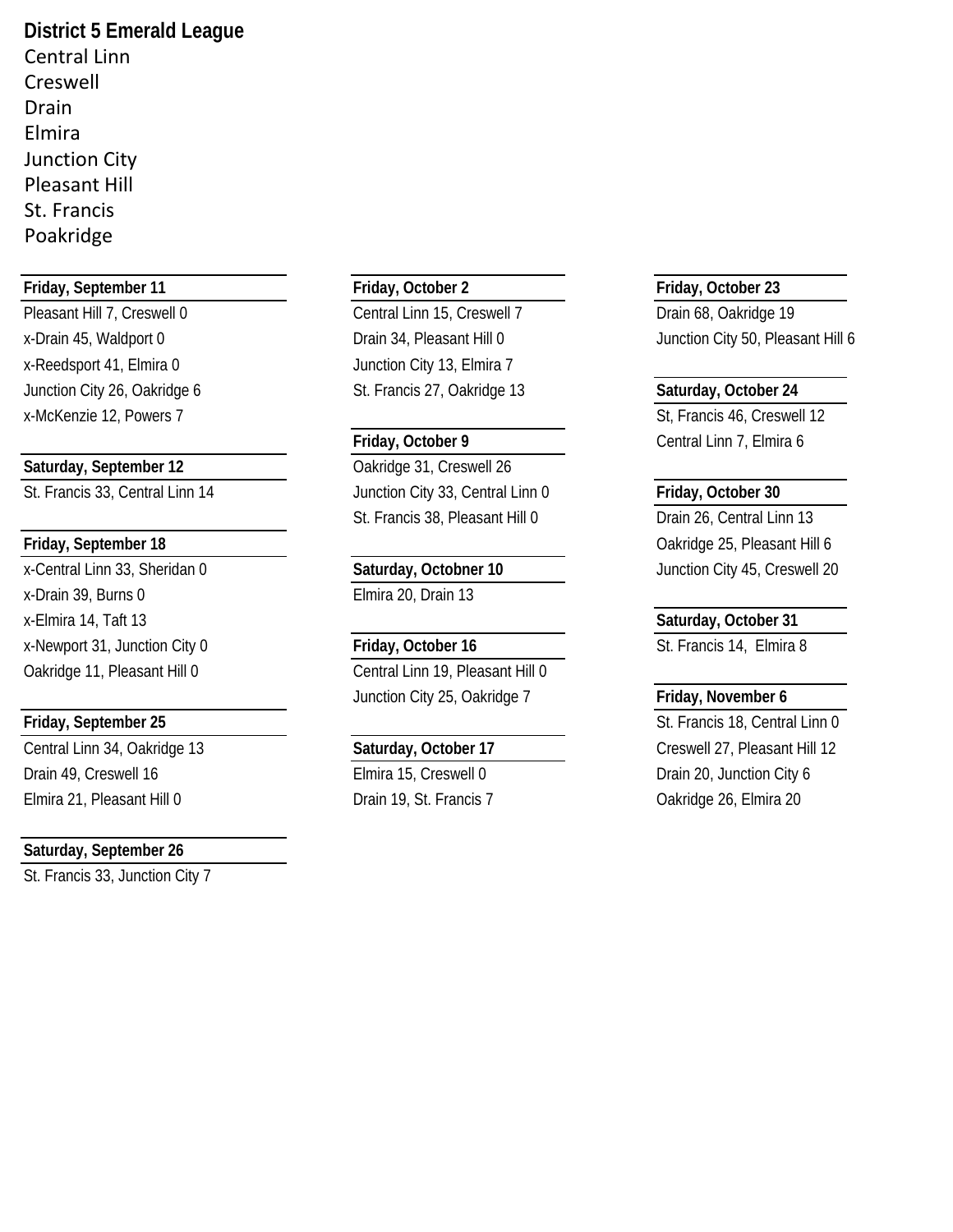**District 6 Umpqua League** Douglas Glendale Glide Myrtle Creek **Oakland** Riddle Sutherlin

### **Friday, September 11 Friday, October 2 Friday, October 23**

x-Douglas 26, Coquille 13 Riddle 25, Douglas 6 Douglas 34, Glide 13 x-Roque River 33, Glendale 13 Sutherlin 25, Myrtle Creek 6 Riddle 39, Glendale 6 x-St. Mary's 13, Glide 0 x-Central 20, Glide 9 Sutherlin 33, Myrtle Creek 20 x-Myrtle Point 39, Myrtle Creek 0 x-Riddle 7, Pacific 0 **Friday, October 9 Friday, October 30** x-Bandon 18, Sutherlin 12 Myrtle Creek 25, Riddle 14 Douglas 21, Myrtle Creek 0

Douglas 12, Sutherlin 6 Glide 20, Myrtle Creek 13 **Friday, October 16 Friday, November 6** x-Pacific 33, Pacific 13 Glide 45, Glendale 7 Douglas 27, Phoenix 20

x-Myrtle Point 27, Douglas 7

Sutherlin 25, Glide 19 Sutherlin 35, Glendale 0

**Friday, September 18** Douglas 55, Glendale 13 x-Illionis Valley 26, Riddle 6

x-Riddle 25, Lakeview 0 Riddle 13, Sutherlin 6 *(District playoff forstate berht)* x-Douglas 34, St. Mary's 7 x-Myrtle Point 27, Glide 20 **Friday, September 25** x-Brookings 27, Sutherlin 7 Myrtle Ctreek at Glendale **X-Bandon 60, Riddle 19** x-Bandon 60, Riddle 19 Glide 28, Riddle 0 x-Gold Beach 33, Glendale 0 x-Sutherlin 20, Pacific 0 x-Pacific 20, Myrtle Creek 13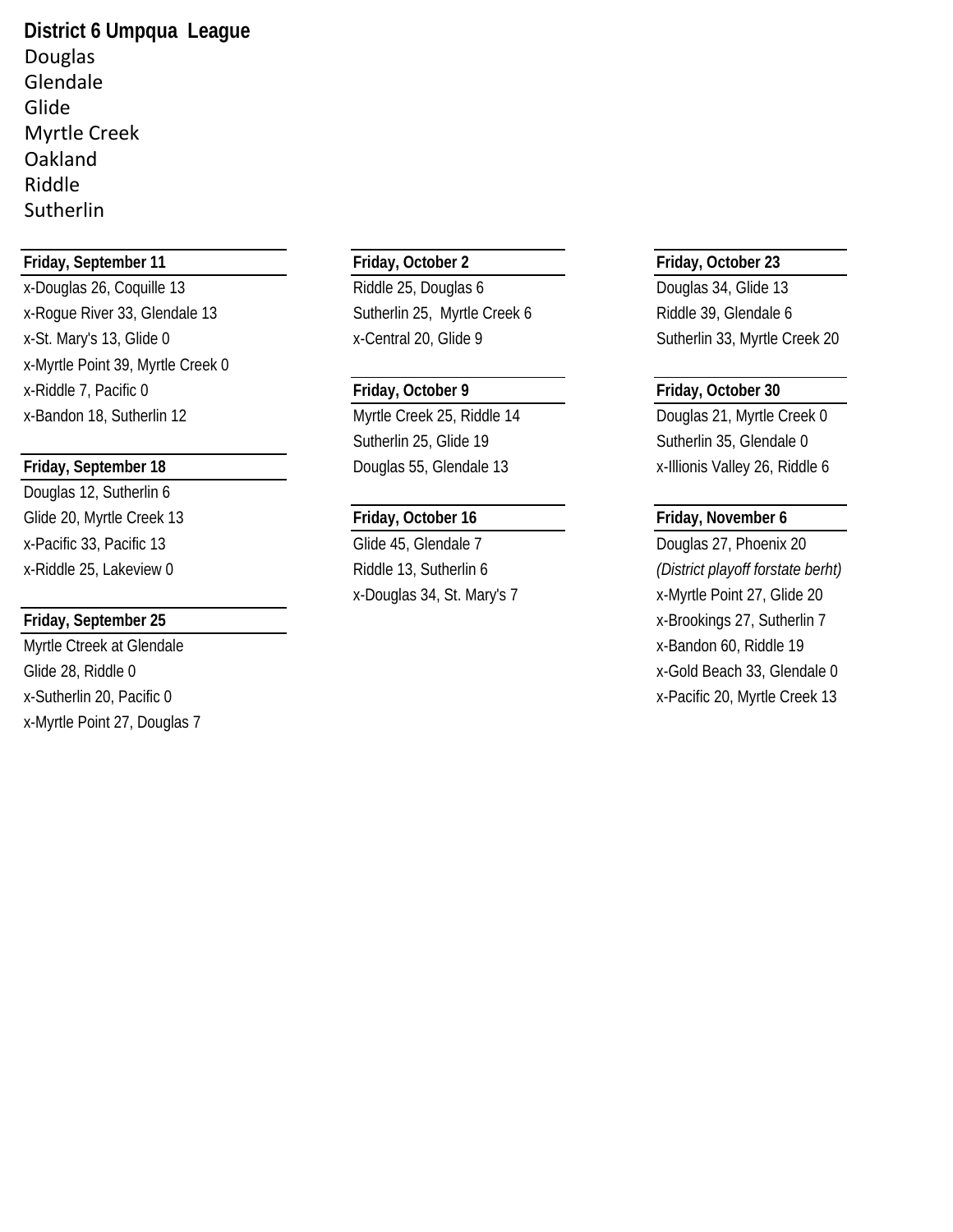**District 6 Rogue League** Eagle Point **Henley** Illionis Valley Lakeview Phoenix Rogie River Sacred Heart St. Mary's

x-Brookings 30, Eagle Point 20 Roque River 7, Lakeview 6 Phoeinix 45, Illionis Valley 6 x-Chiloquin 7, Henley 6 **Rogue River at St. Mary's** Rogue River at St. Mary's x-Illionis Valley 7, Gold Beach 0 **Friday, October 2** x-Phoenix 26, Ashland 13 Phoenix 48, Rogue River 0 **Saturday, October 24** x-Rogue River 33, Glendale 13 **Eagle Point 32, Illionis Valley 0** Grants Pass JV's at Eagle Point

### **Saturday, September 12 Friday, October 30**

Phoenix 33, Henley 6 **Phoenix 31, Lakeview 0** Phoenix 31, Lakeview 0 St. Mary's 21, Eagle Point 13 **Saturday, Octobner 10** x-Riddle 25, Lakeview 0 Phoenix 21, St. Mary's 13 **Friday, November 6** Rogue River 14, Illionis Valley 0 **Douglas 27, Phoenix 20** 

St. Mary's 26, Illionis Valley 7 Rogue River 12, Henley 8 Henley at Eagle Point **Lakeview at Illionis Valley** Phoenix 19, Brookings 19 (tie) x-Douglas 34, St. Mary's 7

**Friday, September 11 Saturday, September 26 Friday, October 23**

x-St. Mary's 13, Glide 0 Lakeview at St. Mary's Henley 13, Lakeview 0 Henley 43, Sacred Heart 0

Eagle Point 14, Lakeview 13 St. Mary's at Henley Friday, September 18 **Filter 18** Henley 25, Illionis Valley 12 x-Illionis Valley 26, Riddle 6

**Friday, September 25** Phoenix 55, Eagle Point 0

x-Bruns 21, Lakeview 6 **Friday, October 9** Eagle Point at Rogue River

**Friday, October 16** *(District playoff forstate berht)*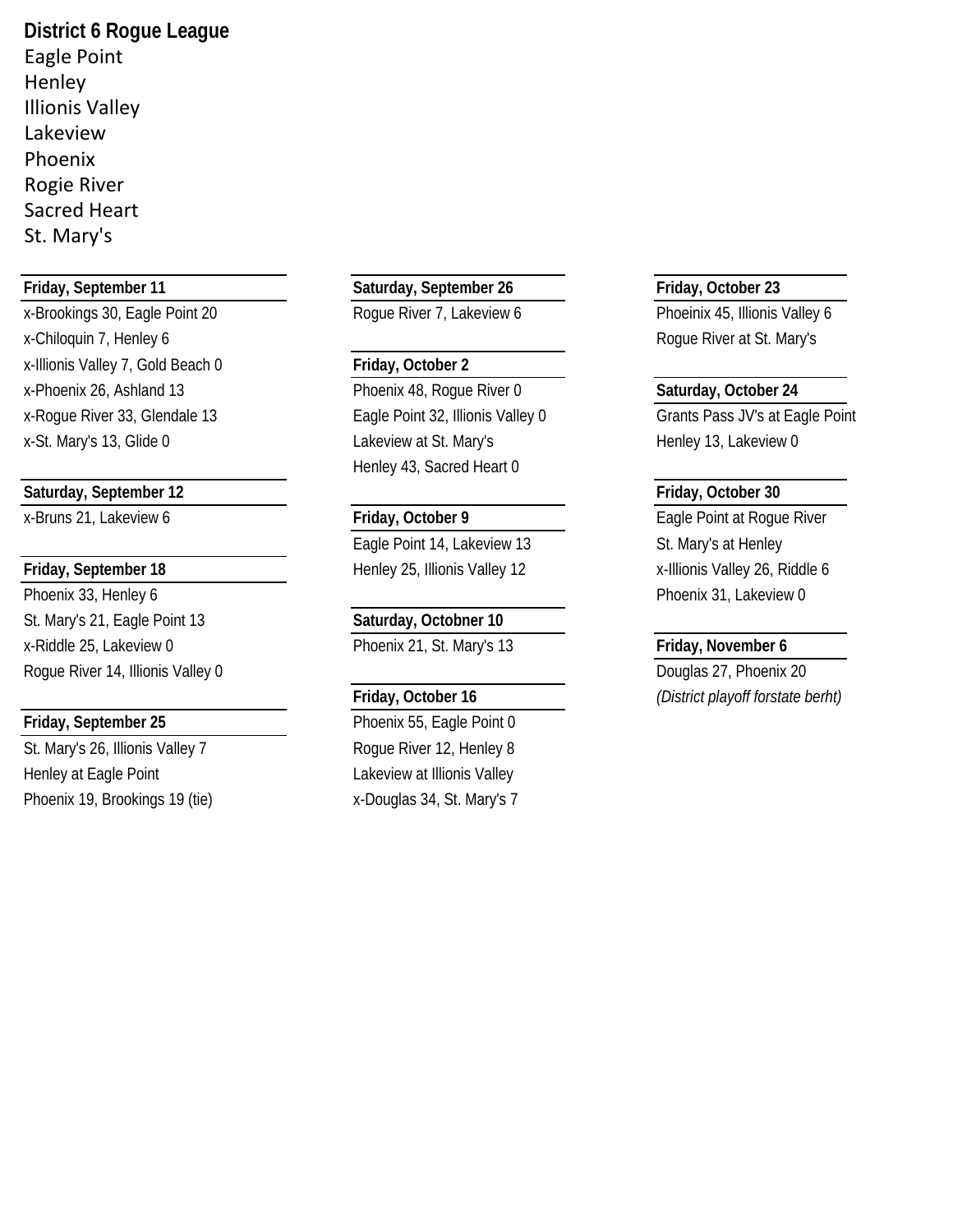### **District 7 Greater Oregon Eastern Division**

Enterprise Nyssa Vale **Western Division** Burns Grant Union Heppner Pilot Rock Sherman County Wahtonka

### **Friday, September 11 Friday, October 2 Friday, October 23**

x-Enterprise 12, Heppner 0 x-Enterprise 4, Joseph 6 x-Ontario 39, Nyssa 6 x-Nyssa at Meridan (ID) x-Nyssa 7, Weiser (ID) 7 (tie) x-Vale 38, Emmett (ID) 0 x-Vale 45, Payette (ID) 0 x-Vale 40, Vallivue (ID) 7 Burns 25, Heppner 7 x-Burns 21, Lakeview 6 Heppner 14, Wahtonka 0 Grant Union 25, Pilot Rock 20 x-Pilot Rock at Stanfield Grant Union 13, Sherman County 7 x-Wahtonka 34, MacLaren 19 x-Grant Union at Prinville JV's x-Pilot Rock 7, Athena 7 (tie) x-Umatilla 6, Sherman County 6 (tie) **Saturday, October 24** 

x-Heppner 12, Condon 6 Burns 27, Grant Union 6 x-Umatilla 25, Pilot Rock 0 **Friday, October 16** x-Vale 14, Ontario 0 x-Sherman County at MacLaren Vale 26, Nyssa 0 x-Payette (ID) 32, Nyssa 13 x-Drain 39, Burns 0 x-Enterprise 13, Wallowa 0

Burns 19, Wahtonka 7 Vale 27, Burns 6 Sherman County 13, Pilot Rock 6 *(District playoff forstate berht)* x-Heppner at Wasco County x-Grant Union at Condon

**Friday, September 18** Sherman Ciubty 14, Wahtonka 13 Enterprise 20, Union 0\ **Heppner 20, Grant Union 7** Friday, October 30 x-Nyssa 24, Vallivue (ID) 12 Burns 39, Pilot Rock 0 x-Enterprisse 13, Elgin 12 x-Vale 34, Meridan (ID) 7 x-Vale 27, Weiser (ID) 6 Wahtonka 13, Pilot Rock 0 Wahtonka 13, Grant Union 6 **Enterprise 19, Nyssa 6** Heppner v12, Sherman 0

Burns 13, Sherman County 7 **Friday, November 6 Friday, September 25** Heppner 12, Pilot Rock 0 x-Enterprise 14, Wallowa 13 Vale 32, Enterprise 6 x-Wasco County 13, Wahtonka 12 Wahtonka 19, Sherman 0 x- Emmett (ID) 13, Nyssa 0 x-Grant Union 33, Stanfield 6 x-Grant Union at Maupin

x-Wahtonka 27, White Salmon (WA) 6 x-Burns 27, MacLaren 19 x-Wasco Cty 0, Sherman County 0 (tie)

**Friday, October 9** x-Enterprise 13, Jospeh 0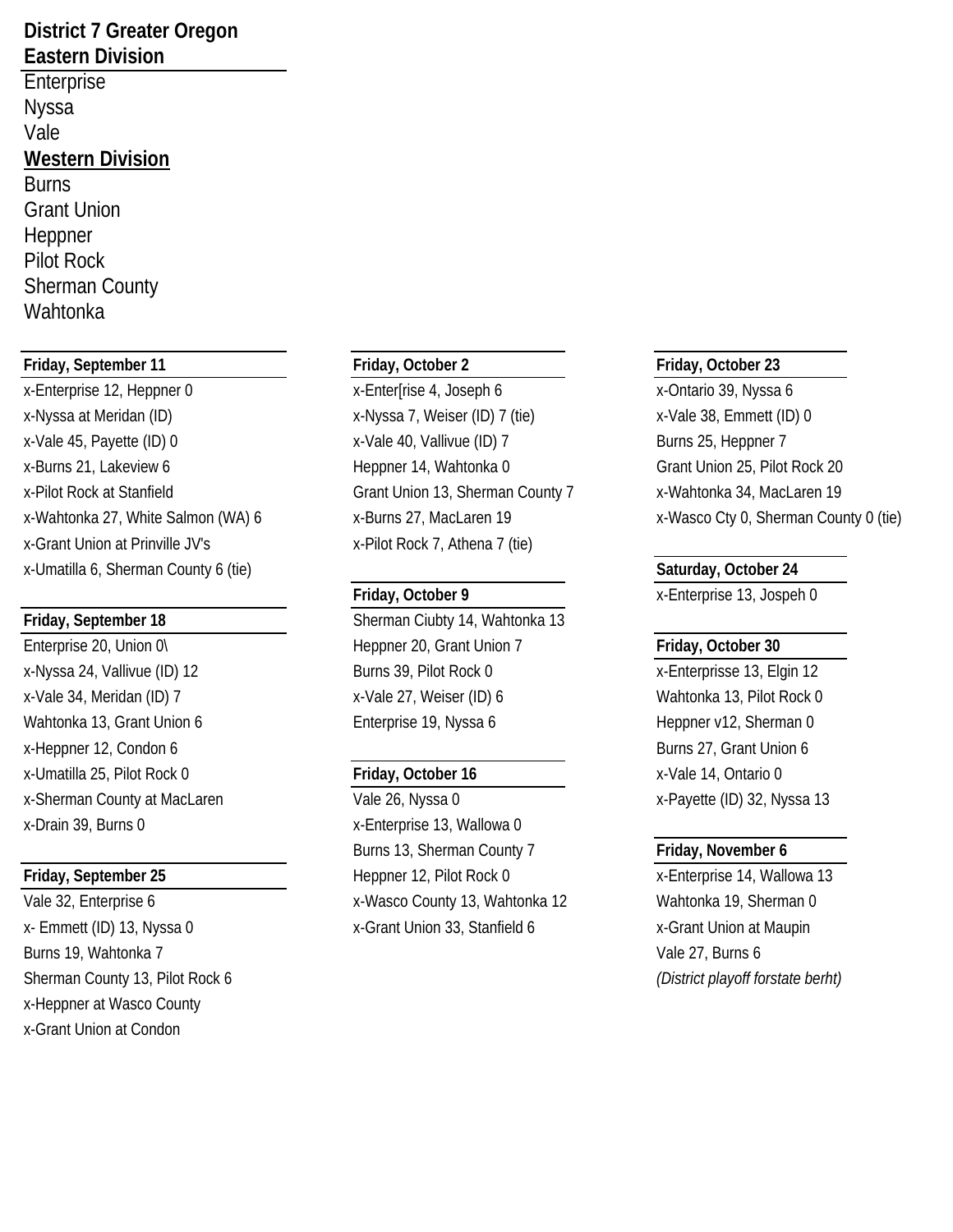**District 8 Captial Conference** Canby Cascade Union Central Gervais Mt. Angel North Marion Scio Setta Catholic Star of the Sea Stayton Woodburn

### **Friday, September 11**

Central 22, Cascade 0 **Friday, October 2 Friday, October 23** Sheridan 32, Kennedy 0 Stayton 20, Kennedy 0 Central 14, Santiam 6 Gervais 25, Scio 0 Woodburn 14, Stayton 6

### **Friday, September 25 Friday, October 16**

Central 26, Gervais 0 **Serra Catholic 26, Central 6 Friday, November 6 Friday**, November 6 North Marion 19, Kennedy 6 North Marion 19, Santiam 7 Central 14, Woodburn 13 Santiam 27, Stayton 6 **Kennedy 38, Cascade 12** Woodburn 19, Cascade 13 Kennedy 38, Cascade 12 Serra Catholic 19, Woodburn 0 Gervais 13, Stayton 0 Corvais 13, Stayton 0 North Marion 18, Gervais 0 x-Taft 20, Cascade 6 Yamhill-Carlton 33, Kennedy 0 Serra Catholic 34, Santiam 0

Woodburn 28, North Marion 7 Serra Catholic 30, North Marion 0 Gervais 31, Kennedy 0 Stayton 28, Serra Catholic 0 x-Central 20, Glide 7 Serra Catholic 26, Cascade 19

**Friday, September 18** Serra Catholic 45, Kennedy 0 Central 18, North Marion 0 Cascade 19, North Marion 7 **Friday, October 30** Kennedy 33, Woodburn 7 Central 14, Stayton 0 Gervais 13, Woodburn 6 Serra Catholic 26, Gervais 0 Santiam 14, Gervais 7 North Marion 34, Stayton 12 Cascade 7, Stayton 0 x-Chemawa 6, Scio 0 Cascade 20, Santiam 18 x-Santiam 38, Scio 7 x-Putnam 18, Woodburn 6 Central 36, Kennedy 7

x-Siletz 26, Scio 0

**Friday, October 9** North Marion 25, Scio 0

x-Putnam 7, Serra Catholic 7 (tie)